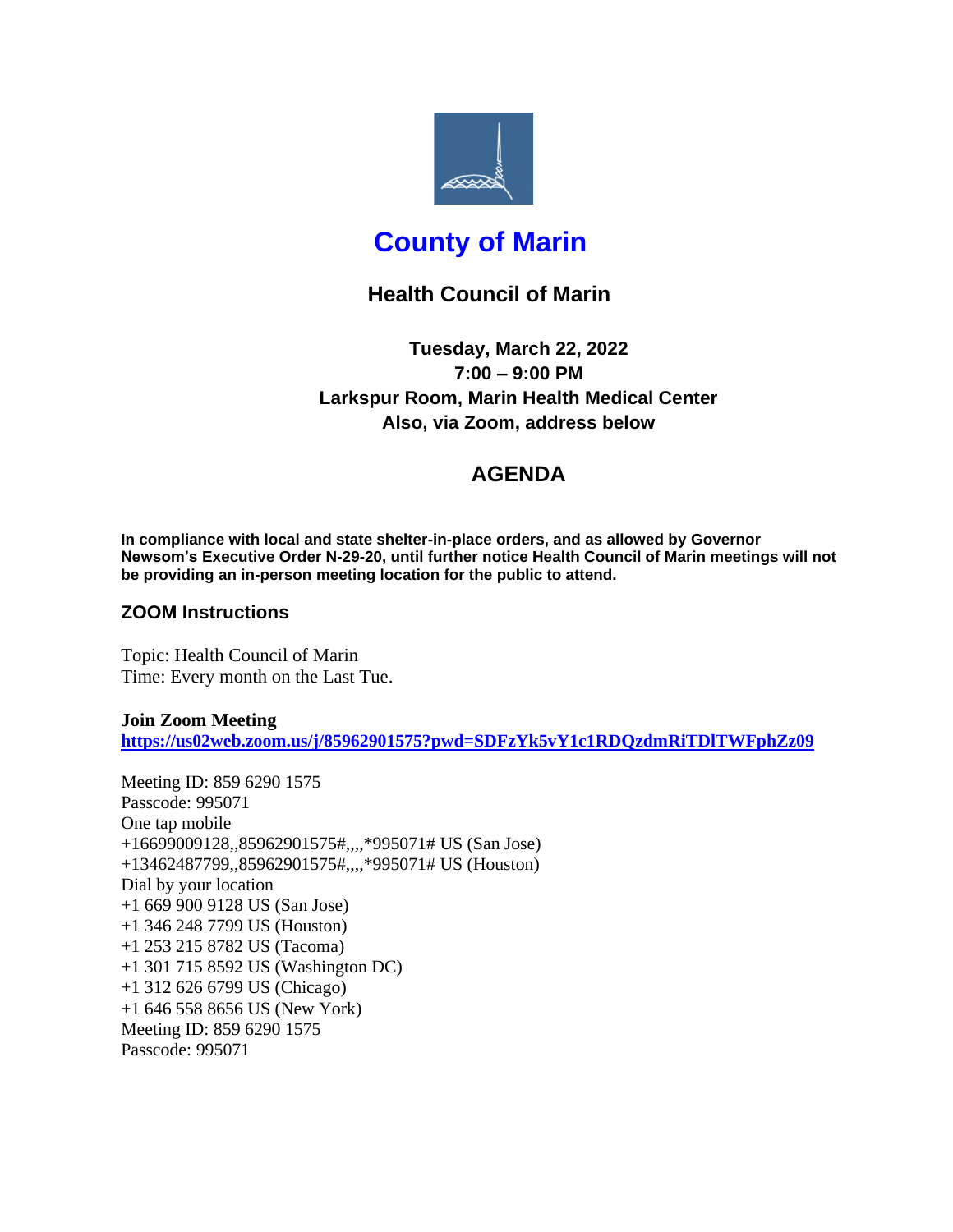### **7:00pm - Call to Order.**

## **1. Approval of the Agenda.**

### **2. RESOLUTION REGARDING TELE/VIDEO-CONFERENCE MEETINGS DURING THE COVID-19 STATE OF EMERGENCY**

**1.** WHEREAS, on March 4, 2020, Governor Newsom proclaimed, pursuant to his authority under the California Emergency Services Act, California Government Code Section 8625, that a state of emergency exists with regard to a novel coronavirus (a disease now known as COVID-19); and **2.** WHEREAS, on September 16, 2021, Assembly Bill 361 (AB 361) was signed by Governor Newsom, allowing legislative bodies to suspend the teleconferencing requirements of the Brown Act and meet virtually during a proclaimed state of emergency under certain circumstances; and **3.** WHEREAS, the continued local rates of transmission of the virus and variants causing COVID-19 are such that the County of Marin Director of Health & Human Services has recommended that the County continue to emphasize social distancing in order to minimize the potential spread of COVID-19 during indoor, public meetings; and

**4.** WHEREAS, in light of this recommendation the Board of Supervisors authorized all countyaffiliated legislative bodies to meet via tele/video conference;

**5.** NOW, THEREFORE, BE IT RESOLVED THAT: 1. There is an ongoing proclaimed state of emergency relating to COVID-19 which continues to directly impact the ability of County legislative bodies to meet safely in person. 2. Local officials continue to recommend measures to promote social distancing and meeting in person would present imminent risks to the health or safety of those in-person attendees of this legislative body, within the meaning of California Government Code section 54953(e)(1).

#### **3. Public Comment Time.**

Open time for public expression, up to three minutes per speaker, on items not on today's agenda. Items will be heard by the Council without return comment or discussion. Testimony regarding matters not on the agenda may not be considered part of the administrative record.

#### **4. Approval of Minutes of January 25, 2022 meeting.**

**5. Approval of Minutes of February 22, 2022 meeting.**

#### **6. HHS Update**

**7. Presentation by Eric Windheim of Windheim EMF Solutions [www.Windheimemfsolutions.com/about-Eric-windheim/](http://www.windheimemfsolutions.com/about-Eric-windheim/)**

#### **8. Update from Council Members**

**9. Update from Council President**

#### **10. 9:00 Adjourn**

**For the health and comfort of all, please refrain from wearing fragrances and scented products to this and all Health Council meetings. Also, please turn off electronic devices or put them in airplane mode.**